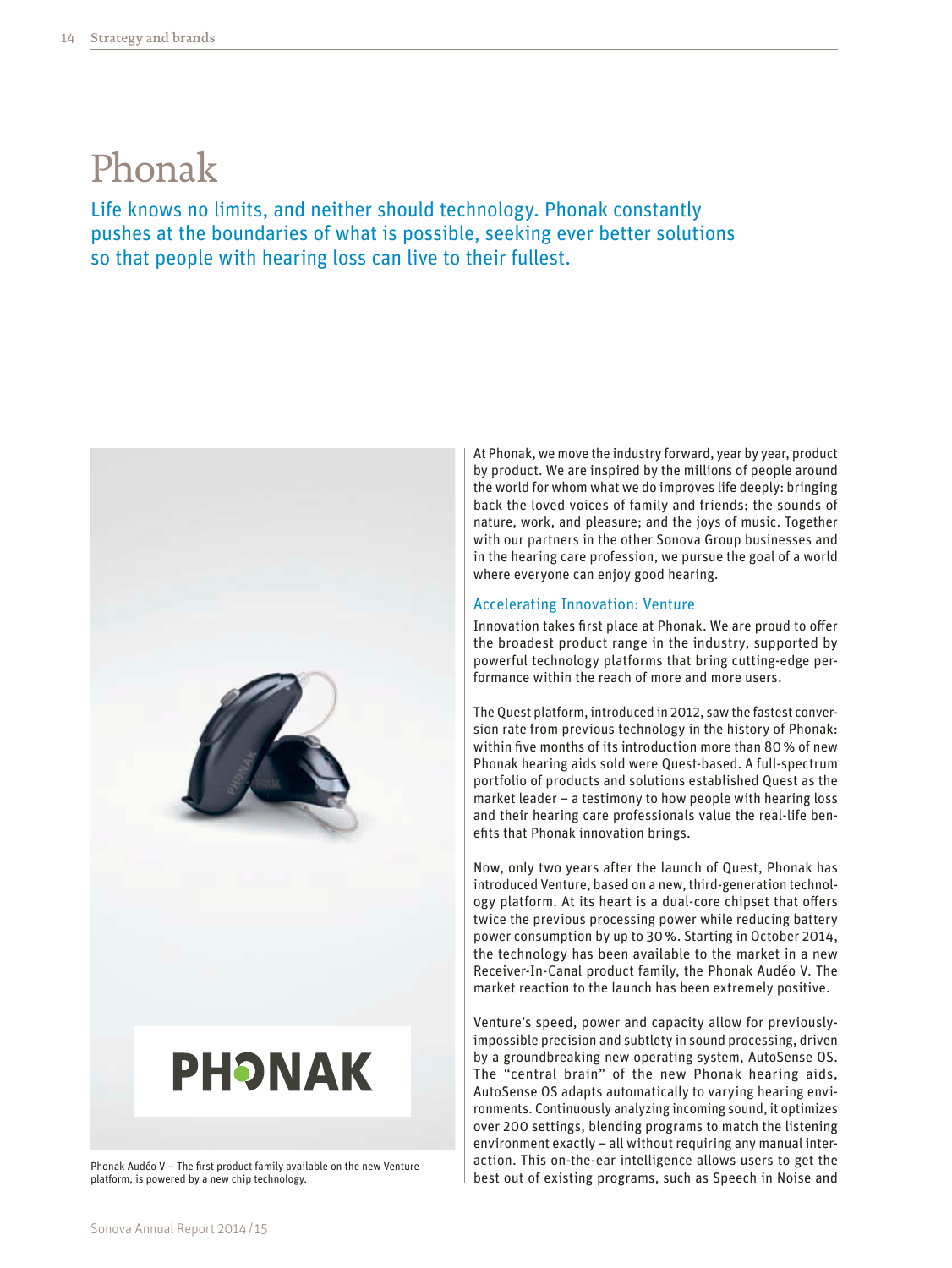Comfort in Noise. It provides enhancements to Speech in Loud Noise, steering the StereoZoom speech isolation feature to follow asymmetric or moving sources. And it makes possible entirely new programs, such as Speech in Car, Music, and Comfort in Echo.

#### An innovative portfolio that meets all needs

We maintain a broad portfolio of products and solutions to meet the needs of all hearing aid wearers, so they can live life to the full regardless of their degree of hearing loss.

Our most exciting new addition is the Phonak Audéo V Receiver-In-Canal hearing aid family, available in four styles, all wireless, at four performance levels. All of them benefit from the power and capability of the new Venture technology platform. All come with Phonak's Binaural VoiceStream Technology, for optimum speech handling between both ears, and feature push-button control. And their newly-designed housings are reinforced with high-tech composite materials for extra durability with light weight.

A Phonak hearing aid is always designed to interact seamlessly with our range of accessories to help deliver the best hearing experience in every situation. Our Wireless Communication Portfolio features the newly-introduced Phonak EasyCall, which connects any Phonak wireless hearing aid to any Bluetooth-enabled cell phone – even non-smartphones and older models. There is no need to be restricted to a particular brand or operating system: simply attach the EasyCall to the back of the phone, and it streams the conversation directly to both hearing aids in unmatched sound quality.

The Phonak ComPilot Air II is a handy clip-on streamer that allows for easy control of all Bluetooth-enabled audio devices, while the Phonak RemoteControl App turns any smartphone into an advanced controller for Phonak Venture hearing aids. Used with the ComPilot Air II or ComPilot II, it enables direct selection of hearing programs and audio sources as well as individual volume control.

From the very beginning, Phonak Lyric has been unique: only 12mm long and sitting deep inside the ear canal, it is the only hearing aid that is 100% invisible and can be worn 24 hours a day, 7 days a week, for months at a time – without the hassle of changing batteries. It is clearly an effective solution: 94% of Lyric users would recommend Lyric to their friends and loved ones. The new Lyric generation, with its low-power, deep-ear chip for enhanced signal processing, brings a more natural hearing experience to users and improved programming flexibility to hearing care professionals.

Phonak's recently introduced digital wireless standard, Roger, has already transformed the lives of children and teens, both in and outside the classroom. Its excellent speech-in-noise performance and ease of use make it a natural choice wherever it is important to hear one voice out of many. Indeed, a widelycited 2014 study reveals that people with hearing loss using

Roger actually hear and understand speech in noise and over distance better than people with normal hearing. Phonak is building on its already strong presence in wireless communications with the acquisition of Comfort Audio, a Swedish company with complementary strengths whose solutions aim to support our customers in workplace and business listening situations.

#### Supporting the market in new ways

We constantly strive for innovation, not just in what we make and how we make it, but in how we sell it: supporting and informing our market is a vital part of our business. Before a Phonak product or solution can reach its final destination, improving the life of someone with hearing loss, many decisions have to be made; we want to ensure that the people making those decisions have all the information they need about the latest and most valuable developments in hearing technology.

Tinnitus is a growing problem in today's society, affecting roughly 15% of the adult population. Yet many people, including those with tinnitus, do not know that four out of five tinnitus patients also have hearing loss – and, for many of these, amplification is proven to bring instant relief. This is the reason for Phonak's new Tinnitus Program. It offers hearing care professionals everything they need to develop their business with tinnitus clients. A comprehensive package of support and counseling material lets them build their tinnitus management skills, while a lead generation component supports them in finding new clients. At the heart of the program are Phonak's tinnitus-optimized hearing aids (including a new Behind-The-Ear model, Bolero V) which contain a broadband noise generator, and the Tinnitus Balance App, which allows patients to build their own personalized library of sounds and music as part of their tinnitus management plan.

New patients are sometimes referred to a hearing care professional by a local physician – and when they are, they are five times more likely to get a hearing aid than if they were not. Clearly, it is a good idea for hearing care professionals to make physicians aware of what can be done for hearing loss and to form strong, helpful relations with local medical practices. Phonak's Physician Information Program gives hearing care professionals the information they need to inform colleagues in medical practice about hearing loss and tinnitus. It also provides on-line tools and guides to help hearing care professionals build trusted physician relationships.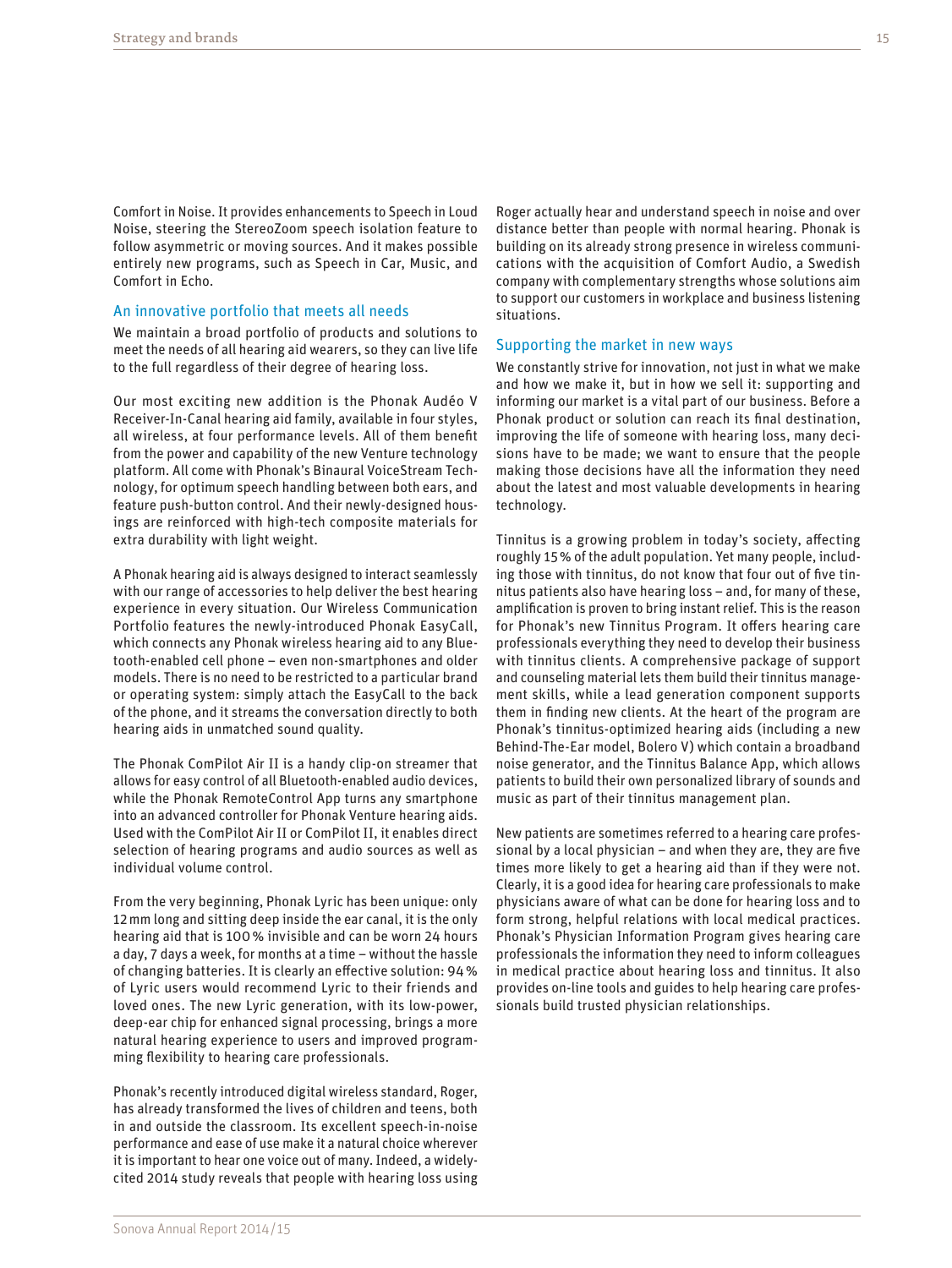The teenage years are a time when it is particularly harmful to have untreated hearing loss. Teenagers are experiencing maximum physical, intellectual, and social development; they are learning hard, enjoying sports and music, making friends. Nothing should hold them back – but some worry that hearing aids might not really make a difference. Or they might be inconvenient… or "un-cool." Besides, teenagers are not the ones making the financial decision, so how can they be sure of getting what they need? Phonak has launched the "Bring Sound to Life" website to give teenagers all the necessary

information to make a decision and discuss it with their parents. It shows how the combination of Phonak Sky Q and the Roger pen wireless microphone/Bluetooth controller make it easy to get outside and active, listen to the music you love, chat to your friends in a noisy club, and get on with a normal, exciting life. All this is supported by testimonials from real teen hearing aid users and tools to find out more or ask a hearing care professional. Visit [www.bringsoundtolife.com](http://www.bringsoundtolife.com)  to see it in action.

## THE WOW! MOMENTS OF HEARING

"Now, keep still please," says Tamara Anderson in a firm but friendly tone. Anderson, a hearing care specialist, moves the positioning instrument up to Mark Marcotte's ear. A few seconds later, the tiny hearing aid is sitting comfortably in Marcotte's ear canal. Anderson knows what's coming next: the WOW! moment. Marcotte's eyes widen. He looks around the room, searching for the origin of a sound that he was unable to hear before. "Oh, it's a fan! Can you hear them as well?" Specialist Anderson answers his question with a smile. "Welcome to the world of Phonak Lyric!"

Marcotte, 63, has just returned to California from the Hawaiian vacation paradise of Maui. This keen sportsman was affected by hearing loss for 30 years and eventually he even became unable to hear the brakes of his own car screeching. "For a long time, I was looking for a solution that would match my lifestyle," Marcotte explains. Then he heard about a new type of innovative hearing device that is completely invisible, shower-resistant, and can be worn 24 hours a day for months-at-a-time without changing batteries. He began his search for just such a solution at the specialist store of independent hearing care professional Mark Sanford in Walnut Creek, California, where Tamara Anderson also works.

Sanford is one of the most successful Lyric providers in the world. Sales of this 100% invisible and hassle-free hearing aid are the cornerstone of his business. "I believe it's important for hearing aid wearers to be well informed. That enables them to make the decision that is right for them," Sanford says.

He receives invitations from all over the world to report as a specialist on Lyric's advantages. In his presentations,

he also outlines the innovative business model offered by Phonak: subscription sales. For audiologists, the advantage here is that a Lyric user who opts for a subscription becomes a regular client. At the end of a batteries lifetime the device is simply replaced by a new one – in a matter of minutes. To start with, customers can test Lyric for up to 30 days free of charge. "Then they come back of their own accord, or their enthusiastic partners drag them through the door," Sanford explains, pointing to the entrance to his store.

Sanford is also convinced that Lyric opens up a new target group for audiologists and hearing care professionals; Lyric wearers are generally younger and more active than users of other hearing aids. "Apart from the sound quality, the fact that Lyric is totally invisible to other people is enormously important to them," Sanford explains. "Like contact lens wearers, Lyric wearers can forget that they are actually using an aid. They can lead a life free of limitations."